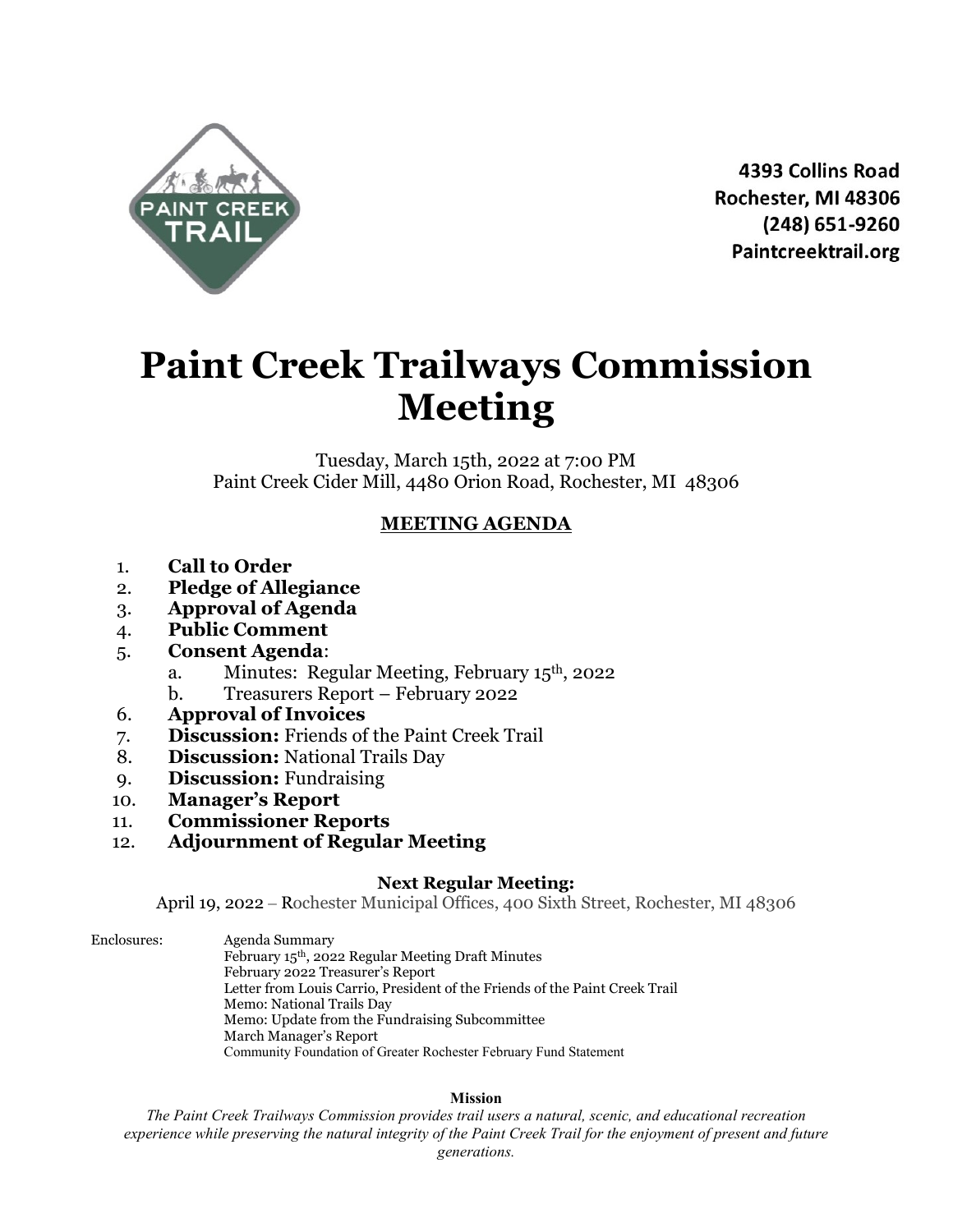### **Agenda Summary February 15, 2022**

- 1. **Call to Order**
- 2. **Pledge of Allegiance**
- 3. **Approval of Agenda**
- 4. **Public Comment**
- 5. **Consent Agenda:**
	- a. Minutes: Regular Meeting, February 15th, 2022
	- b. Treasurers Report February 2022
- 6. **Approval of Invoices**
- 7. **Discussion:** Friends of the Paint Creek Trail **Summary:** Discussion regarding the sustainability of the Friends of the Paint Creek Trail organization **Desired Action:** Direction **Budget Impact:** None
- 8. **Discussion:** National Trails Day **Summary:** The Commission needs to discuss the focus of the Commission's booth at the Tour de Trail for National Trails Day. **Desired Action:** Direction **Budget Impact:** TBD
- 9. **Discussion:** Fundraising **Summary:** The Fundraising Committee has developed several ideas on ways to raise funds for the Commission's fund at the CFGR. The Committee would also like input from the Commission on other potential ideas to raise funds. **Desired Action:** Discussion/Direction **Budget Impact:** TBD
- 10. **Manager's Report:** Included in your packet.
- 11. **Commissioner Reports**
- 12. **Adjournment of Regular Meeting**

## **Next Regular Meeting:**

April 19, 2022 – Rochester Municipal Offices, 400 Sixth Street, Rochester, MI 48306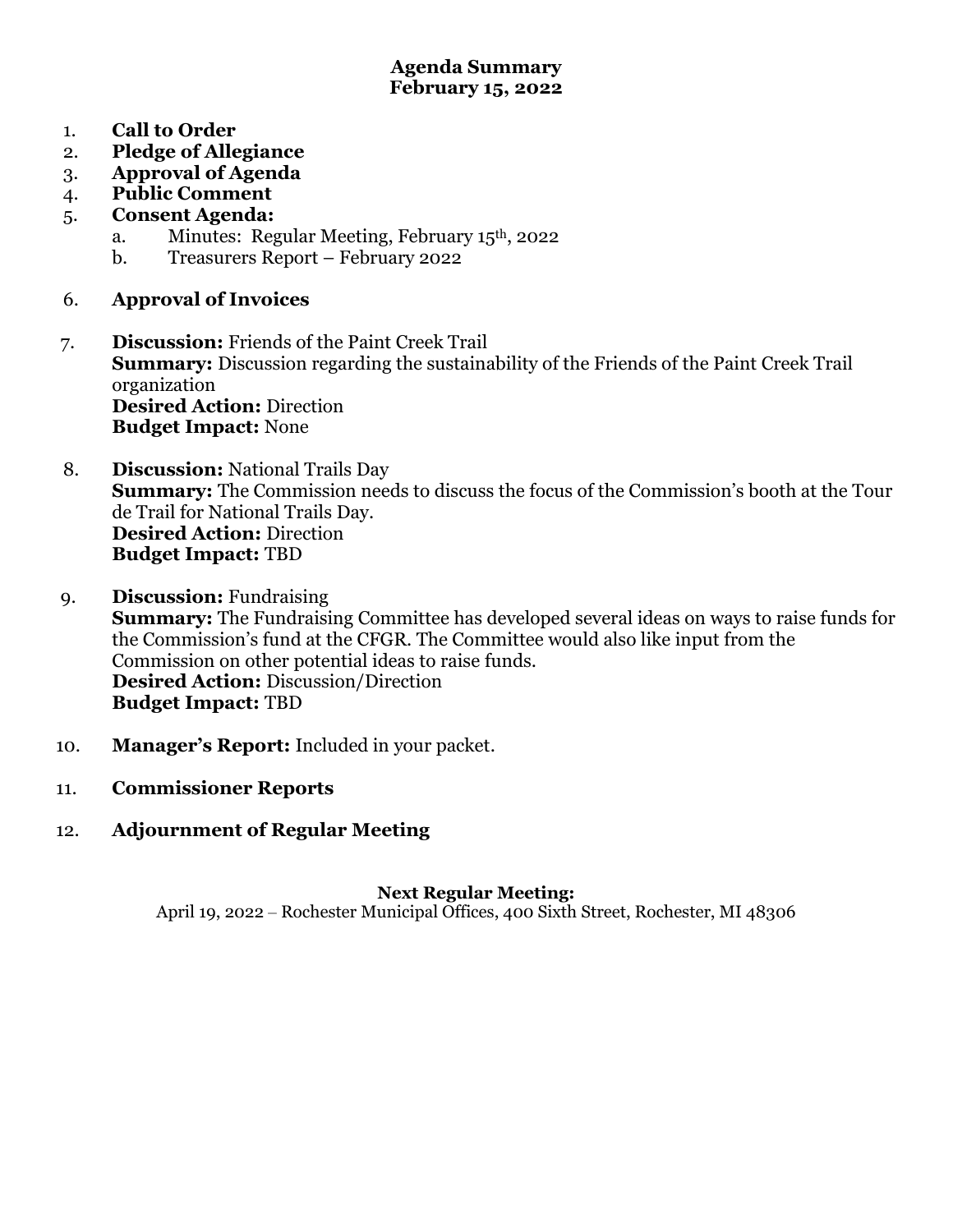

4393 Collins Road Rochester, MI 48306 (248) 651-9260 Paintcreektrail.org

### **REGULAR MEETING of the PAINT CREEK TRAILWAYS COMMISSION Paint Creek Cider Mill 4480 Orion Road, Rochester, MI 48306**

**CALL TO ORDER**: The Tuesday, February 15, 2022 Regular Meeting was called to order by Chairperson Steele at 7:00 p.m.

Voting Members Present: Brian Blust, Ken Elwert, Linda Gamage, Steve Sage, Donni Steele, David Walker Voting Alternates Present**:** Dave Mabry, Patrick Ross Non-Voting Alternates Present: David Becker, Carol Morlan, Martha Olijnyk, Chris Shepard Village of Lake Orion Non-Voting Member Present: None Voting Members Absent: Robin Buxar, Aaron Whatley Alternates Absent: Julia Dalrymple, Ann Peterson Village of Lake Orion Non-Voting Alternate Absent: Jason Peltier, Jerry Narsh REGULAR MEETING of the PAINT CREEK TRAILWAYS COMMISSION<br>
Paint Creek Gider Mill<br>
4480 Orion Road, Rochester, MI-48366<br>
17O ORDER: The Tuesday, February 15, 2022 Regular Meeting was called to order<br>
trenson Steele at 7:00 p

Others Present: Melissa Ford, Trail Manager, Chris Gray, Assistant Trail Manager, Sandi DiSipio, Recording Secretary

### PLEDGE OF ALLEGIANCE: All rose and recited the Pledge.

The Commission welcomed Patrick Ross, Orion Township's new alternate representative.

### **APPROVAL OF AGENDA**:

**MOTION** by Mabry, seconded by Blust, *Moved*, to approve the February 15, 2022 agenda as presented.

Ayes: All Nays: None **MOTION CARRIED.** 

### **PUBLIC COMMENT**: None

### **CONSENT AGENDA**:

- a. Minutes January 18, 2022 Regular Meeting, approve and file
- b. Treasurers Report January 2022

**MOTION** by Sage, seconded by Blust, *Moved*, to approve the Consent Agenda as presented. Ayes: All Nays: None **MOTION CARRIED.**

**APPROVAL OF INVOICES**: Ms. Ford presented the list of invoices totaling \$17,843.86. In addition to the recorder's fee, this amount includes credit card charges for the Website domain renewal, hosting and storage, engraving for new nameplates, an updated logo wall decal, GoToMeeting fee for February, and stakes for road sign marking; and the final invoice for the balance of the Road Crossing Signs and installation. Estimated unrestricted fund balance is \$93,000. Ms. Gamage asked if the final payment for the signs was the approved amount. Ms.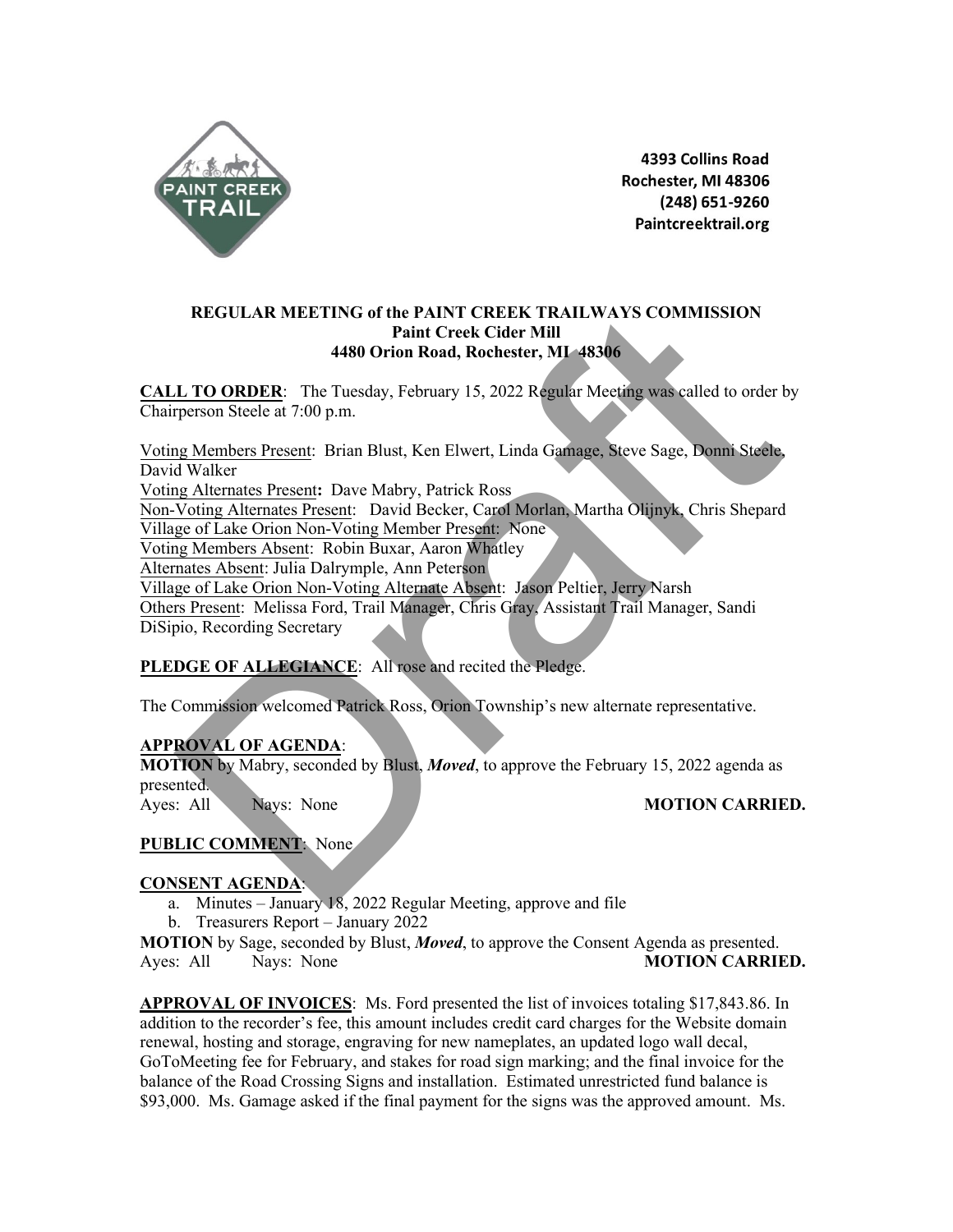Ford explained we did have additional costs because we had to pay a \$850 fee for the Road Commission for Oakland County permit to work in the right-of-way. **MOTION** by Gamage, seconded by Mabry, *Moved*, that the invoices presented for payment are approved as presented in the amount of \$17,843.86 and orders be drawn for payment. Ayes: Blust, Elwert, Gamage, Mabry, Ross, Sage, Steele, Walker Nays: None **MOTION CARRIED.**

**UPDATE: Grant Opportunities & Trail Capital Improvement Projects**: A memo was included in the packet. Last month there were some questions about the environmental assessment, so Ms. Ford reached out for clarification. ASTI Environmental can extend the timeframe for their proposal to 120 days or longer as they know it's grant dependent; not a problem. There was a question about potential damage when the work is being done, and ASTI indicated they use no heavy equipment, and per the person Ms. Ford talked to, have never damaged any property in the 23 years that she has worked there. ASTI will not be using subcontractors for the project. The Commission also had a discussion about the mussels in the creek. Ms. Ford talked to her contact at the DNR's Fisheries Division; he agreed with the enivornmental firm and said it's a Group 2 mussel stream so there is a chance that a state listed species could be found there and agrees a recon survey is needed for verification, but based on what he's seen recently being in the creek, he doesn't think they will be present or a factor, but some level of check does need to happen because it's a listed species. He's planning to be out in the creek later in the year and would look too. There are also tributaries going into the Paint Creek that support mussel population, so each site needs to be evaluated. Ms. Ford also spoke with Kristen Myers and Mindy Milos-Dale about the Bridge 33.7 project and whether mussels were found during the environmental assessment. Neither remembers that being an issues or any discussions about mussels specifically, but an environmental assessment should have been done as part of the project. Ms. Ford looked through staff's files and Oakland Township looked through theirs, but a copy of the report was not found. Ms. Ford has asked Mannik Smith and they are working on it and will get a copy to her. THopefully, she will have the assessment survey by the next meeting. Ms. Ford asked if Orion Township had an issue with mussels when the Polly Ann connector bridge was built. Ms. Steele will check the assessment report to see if there were any mussel issues. anami, so that receive and would hold the present of the Ham to the committed and so and ASI react of the present of the present of the present of the same a question about potential damage when the works is being done, an

**DISCUSSION: Ad Hoc Committee Assignments**: An updated list of the Committees and vacancies reflecting those who volunteered last month or contacted Ms. Ford via email was given out tonight. If anything is incorrect, please let staff know. We do have a few vacancies left. Mr. Blust volunteered for the Trail Improvements and 40<sup>th</sup> Anniversary Celebration Committees. It was noted that Orion Township was listed for the Licensing Committee – Ms. Ford explained that Ms. Steele is the point person, but the Orion Township Commissioners will be sharing the responsibilities. Ms. Steele said she's more available at times than one of the Parks & Rec members. Ms. Ford will contact Ms. Steele to see who the designated volunteer is when the Committee is needed. Mr. Mabry volunteered for the Recognition Committee and noted there is almost nothing in the budget for this year, but more was budgeted last year. Ms. Ford explained last year the Commission bought additional spikes, so we don't have to purchase them this year, and there was the Bridge Ribbon Cutting Ceremony last year – that's why more money was budgeted. The only thing we have to purchase this year is possibly refreshments because we prepurchased the spikes and boxes. Ms. Steele offered to help but not volunteer, for the Fundraising Committee, and asked Ms. Ford to contact her for assistance. Thanks to everyone for their willingness to serve and help on these Committees.

**DISCUSSION: 2022 Goals**: Ms. Ford thanked everyone who turned in their goals, feedback and ranking. Everyone's answers were averaged to get the ranking and added the timeframes; a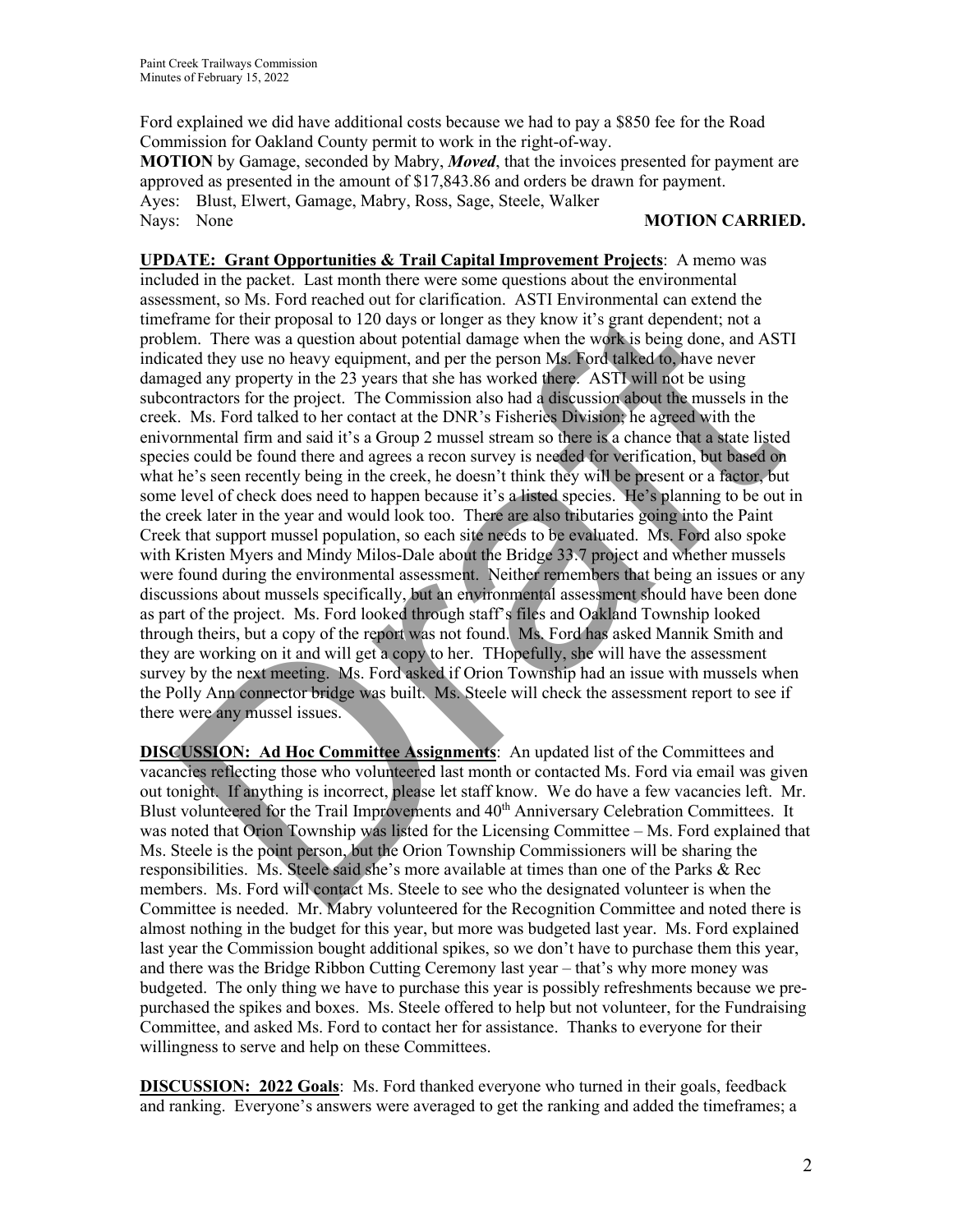list was included in the packet. There are a lot of goals that are ongoing, but the list gives an indication of the priorities for the year. She asked for any additional comments. Mr. Elwert commented in the Additional Goals, the website migration should be deleted from the Technology Plan. Mr. Becker had suggested a possible sign inventory be added as an Additional Goal with a timeframe of one year, as we are adding signs without knowing if there is a systematic plan as to how many we have or where they are being located. He feels we are getting to the point where there are too many signs on the trail. Ms. Gamage explained that was a part of what the Branding Committee was working on, and concurs there are several signs on the trail that don't belong there anymore. We are working to remove those as we add the new replacement signage. She imagines the Branding Committee might be doing some of the work on a sign inventory as the intent was to remove as many signs as possible that didn't match the new standard. Since staff works with the goals on a daily basis, Ms. Gamage is curious to know if they concur with the goals as prioritized by the members. Ms. Ford agrees that most goals categorized as priority #1 are aligned with what staff is thinking. There were a lot of #1 priority goals last year that didn't get accomplished as staff is only part-time, but what is prioritized for this year is what they will be working on. She is not sure how to start on a Technology Plan, but will work with Mr. Elwert on a replacement plan for the current technology as well as any longterm needs or desires. As far as staff's current computers, they are relatively new and are coordinated through Oakland Township. She has had some issues with their email, as it's not hosted by the Township. Mr. Elwert offered his assistance if needed.

**MANAGER'S REPORT**: in addition to the written report, Ms. Ford stated the road crossing signs were installed this week, and remaining kiosk and gateway signs were installed at the beginning of the month, including the one at Paint Creek Junction. Once the old signs are removed, this is the end of that project. Three of four payments from the member communities have been received. Nothing has been received from the Sheriff's Office relative to the new patrol contract. Ms. Ford will be presenting the Moutrie Garden and the signage project at TWLA's next meeting at the end of this week. Staff will be working on the MNRTF final grant report and the upcoming audit now. She reported that she, Ms. Olijnyk and Ms. Steele crafted an email that went out to 350 mail-chip subscribers yesterday, a show your love for the trail Valentine's Day note, but is not sure if we received any donations as they are controlled by the Community Foundation. It was suggested that all Commissioners be added to this email list. contraining in: on integrals are intending countered to make the consideration in inventory as the intent was to enrow as many signs as possible that didn't match the near<br>fard. Since staff works with the goals on a daily

**COMMISSIONER REPORTS**: Mr. Ross commented he's happy to be part of the Commission. Ms. Gamage indicated Rochester sent out a link of all the grants they are working on now, including our bridge grant. Mr. Sage said Rochester is in their Master Plan review, and when a final mock-up version is available he will share it with the members to make sure all know the trail is part of it. He is working to set up a meeting with the DDA and Mr. Peltier to get Rochester businesses involved with the passport for the June event. Ms. Olijnyk commented the new signs look great. Mr. Shepard reported that Bud Clark, the head of Rochester Hills' Sign Shop is retiring, so the signs that can be completed will be temporarily reduced. Any sign requests should be placed as soon as possible. Ms. Steele reported the Polly Ann Trail will have a  $25<sup>th</sup>$  anniversary celebration in August. She indicated there is now a trolley that runs between downtown Oxford and Orion so people can visit different restaurants.

### **ADJOURNMENT OF REGULAR MEETING**:

**MOTION** by Mabry, seconded by Blust, *Moved*, to adjourn the Regular Meeting at 7:40 p.m. Ayes: All Nays: None **MOTION CARRIED.** 

### **NEXT REGULAR MEETING: March 15, 2022 at 7:00 p.m. – Paint Creek Cider Mill**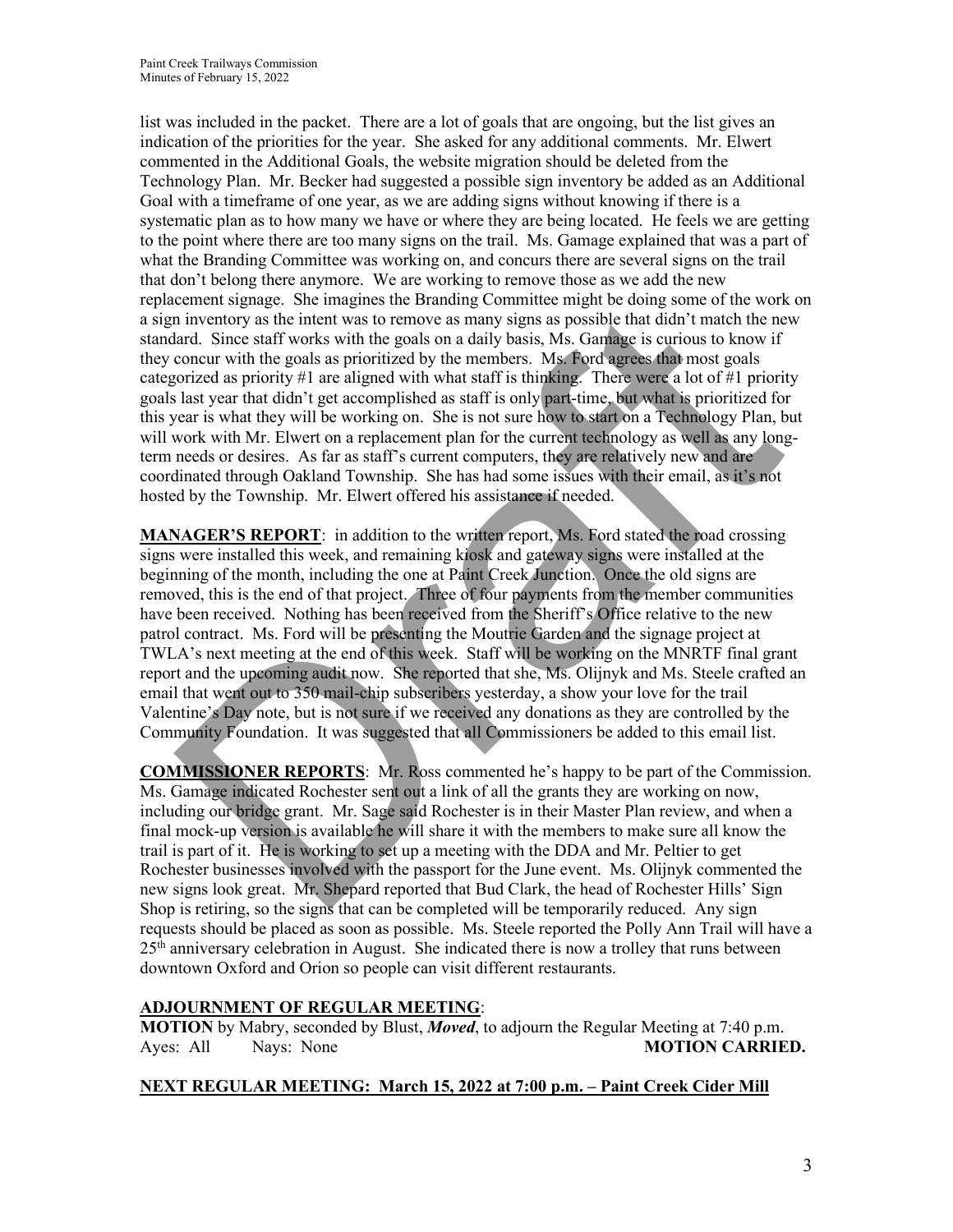Paint Creek Trailways Commission Minutes of February 15, 2022

Respectfully submitted,

MELISSA FORD, Trail Manager DAVID BECKER, Secretary

Oran

 $\_$  , and the contribution of the contribution of  $\mathcal{L}_\mathcal{A}$  , and the contribution of  $\mathcal{L}_\mathcal{A}$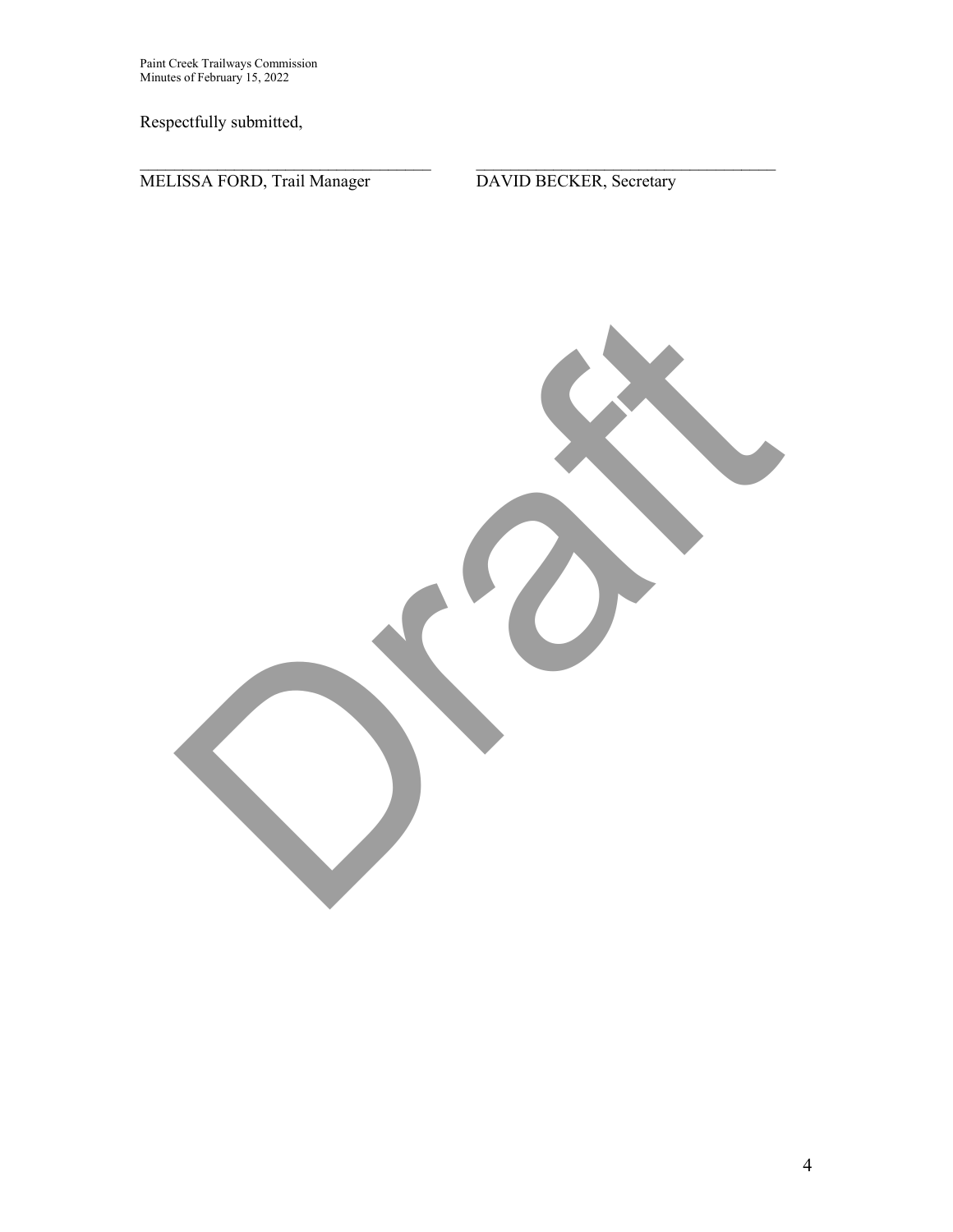## **Paint Creek Trailways Commission Treasurer's Report - Flagstar Bank February 2022**

| <b>Balance:</b>      | 1-Feb-22                                                          |                  |                  |
|----------------------|-------------------------------------------------------------------|------------------|------------------|
|                      | <b>Checking Balance</b>                                           | \$<br>102,982.17 |                  |
|                      | Outstanding Checks (3540, 3560, 3573, 3576)                       | \$<br>883.08     |                  |
|                      | 3563,3565,3568,3570)                                              |                  | \$<br>102,099.09 |
| <b>Revenues:</b>     |                                                                   |                  |                  |
|                      | Orion Township - 2022 Operations and Patrol Contribution          | \$<br>20,680.00  |                  |
|                      | Oakland Township - 2022 Operations and Patrol Contribution        | \$<br>28,012.00  |                  |
|                      | City of Rochester Hills - 2022 Operations and Patrol Contribution | \$<br>21,039.00  |                  |
|                      | City of Rochester - 2022 Operations and Patrol Contribution       | \$<br>19,610.00  |                  |
|                      | Cynthia Raymond Trust - Bench Replacement                         | \$<br>1,250.00   |                  |
|                      | Interest Income - February 2022 Interest Income                   | \$<br>5.04       |                  |
|                      | <b>Total Revenues</b>                                             | \$<br>90,596.04  |                  |
|                      |                                                                   |                  | \$<br>192,695.13 |
| <b>Expenditures:</b> |                                                                   |                  |                  |
|                      | 3577 - Chase Card Services - Credit Card Purchases                | \$<br>628.86     |                  |
|                      | 3578 - Rochester Sign Shop - Road Crossing Signs, Installation    | \$<br>16,975.00  |                  |
|                      | 3579 - Sandi DiSipio - January 2022 Recorders Fee                 | \$<br>240.00     |                  |
|                      | <b>Total Expenditures</b>                                         | \$<br>17,843.86  |                  |
|                      |                                                                   |                  | \$<br>174,851.27 |
|                      |                                                                   |                  |                  |
| <b>Balance:</b>      | 28-Feb-22                                                         |                  |                  |
|                      | <b>Checking Balance</b>                                           | \$<br>175,561.27 |                  |
|                      | Outstanding Checks (3560, 3576, 3579)                             | \$<br>710.00     |                  |
|                      | <b>TRAILWAYS COMMISSION BALANCE</b>                               |                  | \$<br>174,851.27 |
|                      |                                                                   |                  |                  |
| Signed By:           |                                                                   |                  |                  |
|                      | <b>Trailways Commission Treasurer</b><br><b>Trail Manager</b>     |                  |                  |
| Date:                |                                                                   |                  |                  |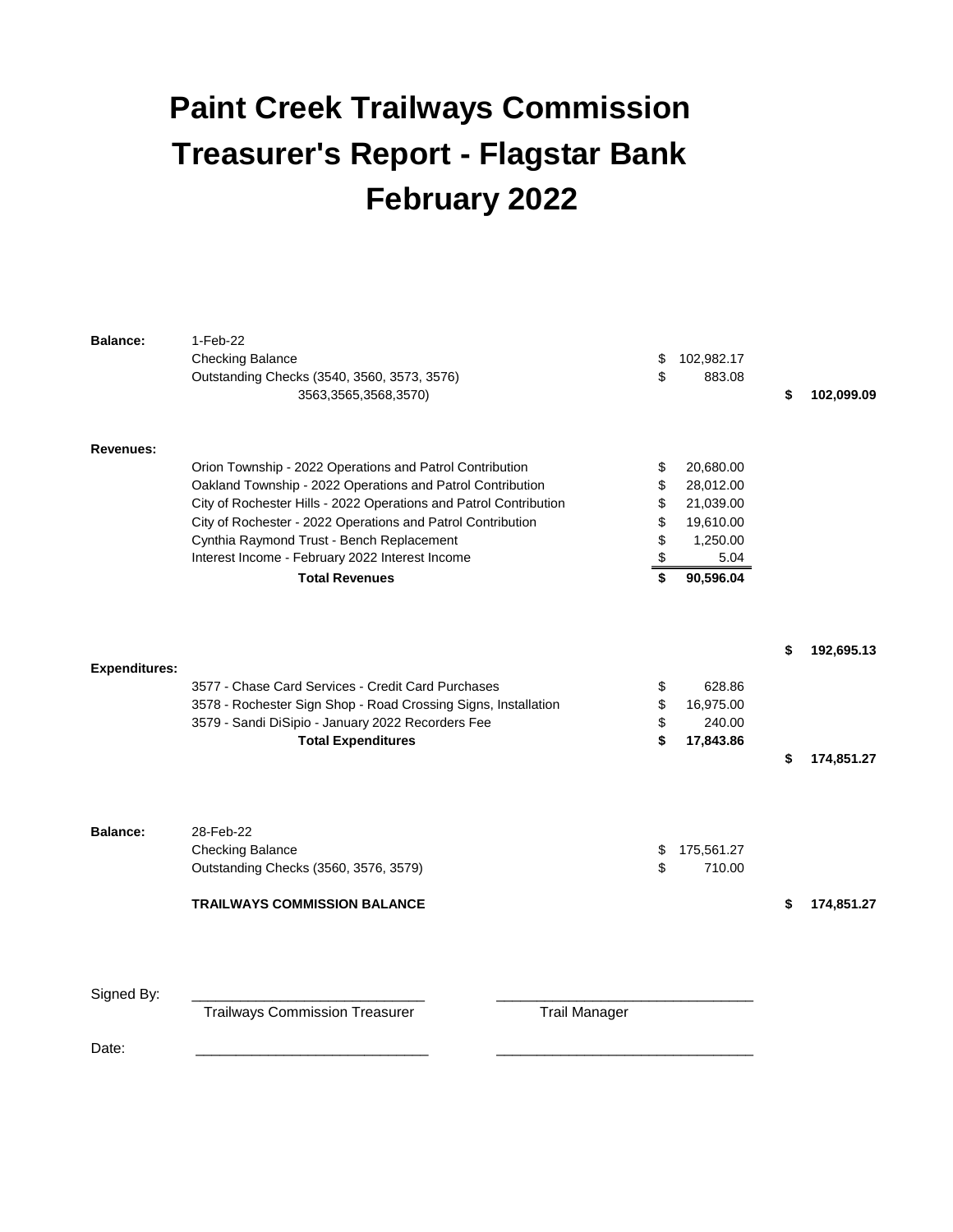To: Ms. Donni Steele, Chair of the Paint Creek Trailways Commission

Subject: Friends of the Paint Creek Trail

March 5, 2022

The purpose of this memorandum is to update the Paint Creek Trailways Commission (PCTC) regarding a matter of concern relative to the Friends of the Paint Creek Trail (Friends) organization and its sustainability in its current state.

### **Current Structure**

The 501 (c) (3) is now managed by a board elected by members of the Friends of the Paint Creek Trail, a small group interested in supporting the PCT through volunteer work. The Trail manager's office functions as the administrative headquarters for the Friends. The Friends' address, telephone number, agent, inventory storage, all records, bank account, debit card, board meeting location, and all aspects of its existence are with the PCT office. Ms. Ford and Ms. Gray provide administrative support.

### **Background-Friends of the PCT 501 (c) (3)**

The Friends was formed and received IRS approval as a charity April 28, 2010. According to Alice Young (Trailways Commissioner in 2010) and Kristin Myers (Trail Manager in 2010) the motivation for the formation of a 501 (c) (3) was a desire to gain access to funds through grants, donations and fund raising not otherwise available to the PCTC. I am aware of only three instances where the 501(c) (3) was used to secure grants. Those were specific to the Moutrie Pollinator Garden. Most revenue for the Friends has come from cycling and other special events along with donations from individuals and various organizations.

Consistent with the Bylaws of the newly formed 501 (c) (3), directors and officers were elected. These included two commissioners from the Trailways Commission, Alice Young and Paul Miller, and Kristen Myers, Trail Manager at the time. Paul Miller, became Vice-President, and Alice Young, Treasurer. Kristen's parents also became board members and officers. Thus, the  $501(c)(3)$  was tightly tied to the PCTC from the beginning. Currently there are no PCTC commissioners or anyone in trail management serving on the board of the Friends.

### **Recent Developments**

The Friends have added new members over time. Most have demonstrated interest in doing volunteer work more specific to the trail and trail events than being involved in management. They have worked in the MPG and helped at other events.

At the same time, we have lost many key members. Alice Young, who retired as Treasurer, and Kristen Myers. Lois Golden was supporting the Friends website but can no longer do so due to health problems. Others have moved, developed health problems, or lost interest. Managing the 501 (c) (3) requires compliance with state and federal laws, and regulatory filings. Managing the Friends as an entity requires a significant amount of effort. Mike Jahn, Friends VP supports the Friends organization, as does Clara Pinkham, Secretary-Treasurer. Both have limited time available due to travel or work. **Organizational Responsibilities**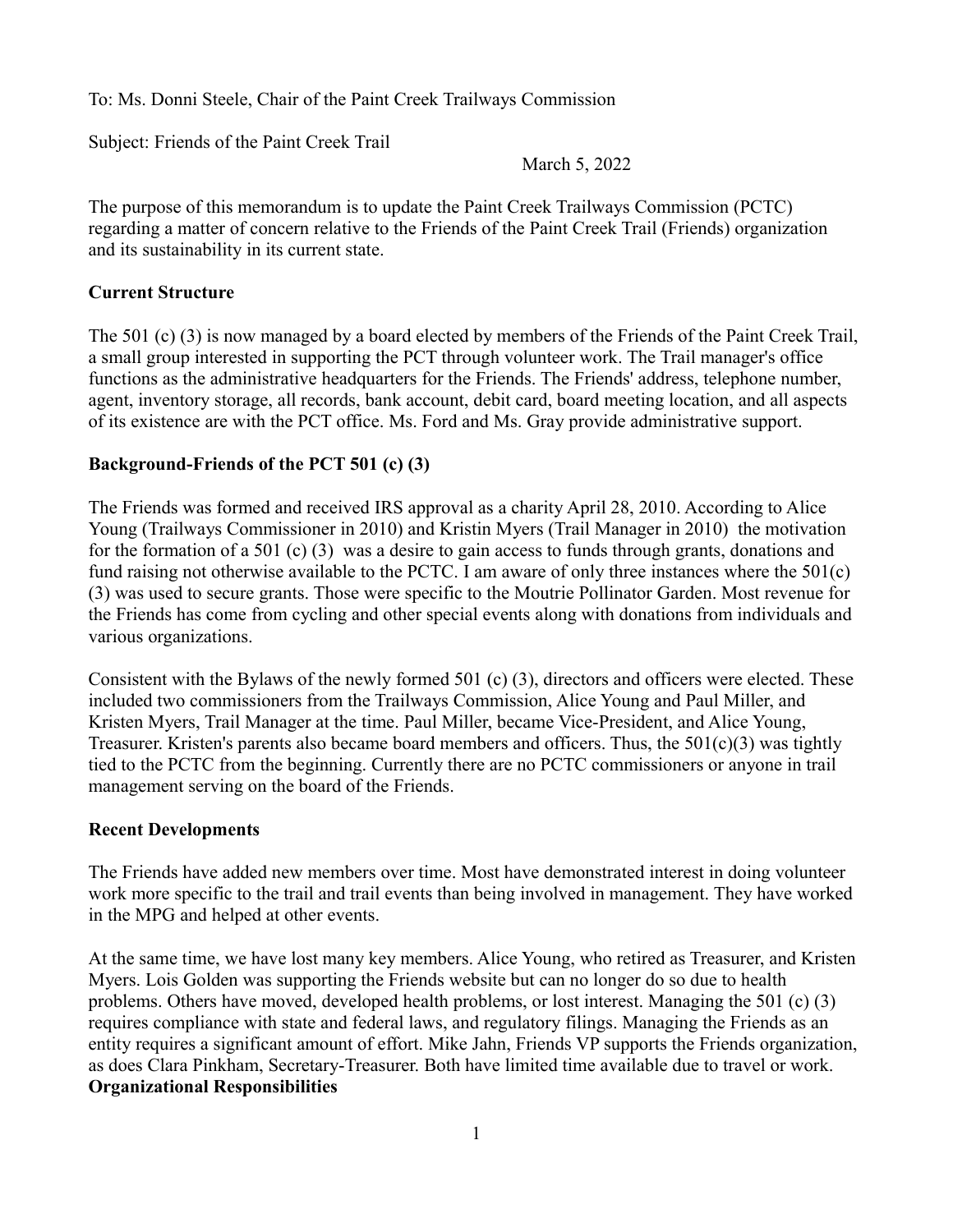Major elements of running the organization are shown below along with the **person(s) responsible as of January 2018:**

- Financial Management and Accounting (Board, Young)
- Website (Golden) and Friends Facebook (Post 2018: Currently Ford, Carrio)
- Advertising and Promotion (Myers and Others)
- Accepting and Acknowledging Donations (Myers and Others)
- Organizing and Supporting Trail Events (Myers and Friends Volunteers)
- Running Friends Meetings (President and Myers)
- Making State and IRS Filings Annually (Young)
- Preparing Meeting Minutes (Myers)
- Attending and Participating in PCTC Meetings (Myers)
- Accepting and Acknowledging New Members (President)
- Maintaining email and Other Communications with the Membership (President, Myers))
- Organizing Volunteers (President, Myers)
- Responding to Requests for Monetary or Volunteer Support (President, Myers)
- Accepting New Member Applications and Sending Welcome Messages (President)
- Recording and Maintaining Membership Records (Myers, President)
- Obtain and Renew Insurance Protection for Friends Board Members and Officers (Myers)
- Maintaining Merchandise Inventory (Myers, Gray)
- Receiving and Forwarding Mail and Responding to Telephone Calls (Myers, Gray)
- Applying for Event Permits (Myers, Gray)
- Applying for Grants (Myers)
- Preparing Materials for Events (Myers, Gray)
- Setting up and Supporting Meetings (Myers,Gray)

### **Fund Raising & Volunteers**

The Friends organization has used monies raised from events and donations to fund a number of projects on and along the trail.

Prior works include the Moutrie Pollinator Garden, bike fix-it stations along and near the trail, water fountains, trail signage, bike racks, lids-for-kids, and contributions to trail-related events. Volunteers from the Friends have also worked in the Moutrie Pollinator Garden (MPG) , Trails Day Events, Labor Day Bridge Walk and Charity Bike Events.

### **Summary**

The Friends was initially formed by members of the PCTC and Trail management who were active in the management of the Friends. The infrastructure required to run the Friends organization has been diminished significantly over the past few years, and, in my opinion, the Friends is not sustainable in its current state. Managing the 501  $(c)(3)$  and dealing with the business and legal requirements of the organization requires more discipline and resources than are currently available.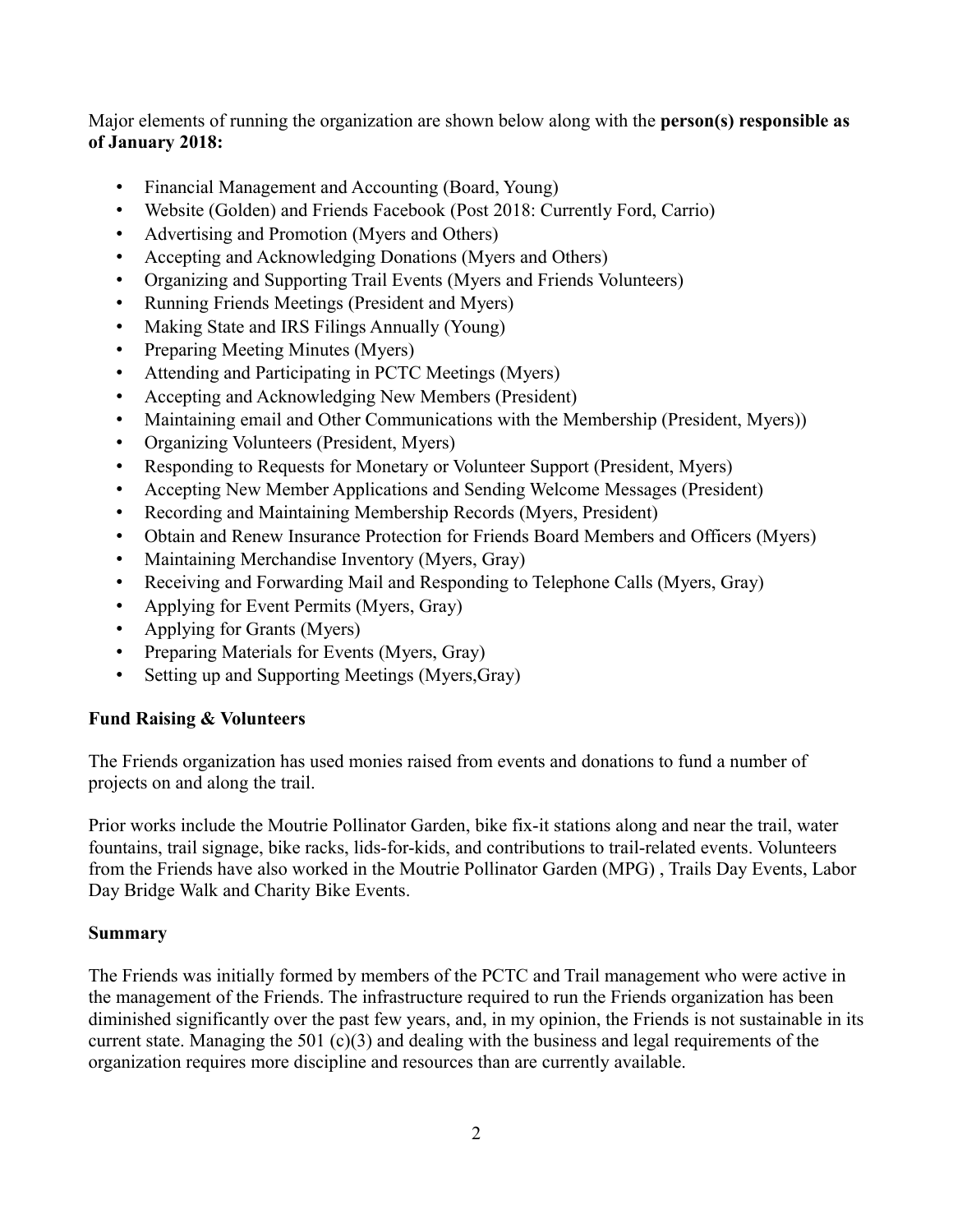### **Alternatives to Consider**

### **1. Combine Resources of the current Friends and Trailways Commission**

Run the Friends organization with a board that consists of Trailways Commissioners (or alternates) appointed by the Commission and an equal number of Friends members not on the Commission. Conduct board meetings in conjunction with Commission meetings (before or after) Look for synergies between Trail management and the Friends (website for example). Take the necessary steps to ensure the sustainability of the Friends organization.

### **2. Dissolve the 501 (c)(3) and restructure the Friends as a network of volunteers**

The need to recruit and organize volunteers is an important element but this can be done without the 501 (c)(3) and related legal and organizational responsibilities. The Friends would continue to exist without the burden of the 501 (c) (3). This would take some work but it would be important to accomplish the task before the Friends are suddenly without resources.

### **Action Requested**

I would like to have a discussion with the PCTC, or a few selected members, to share my concerns and to pave a path forward. The PCTC and management were responsible for the formation of the Friends and should have a key role in determining its future.

To be clear, the main issue is sustainability.

Louis Carrio, President Friends of the Paint Creek Trail